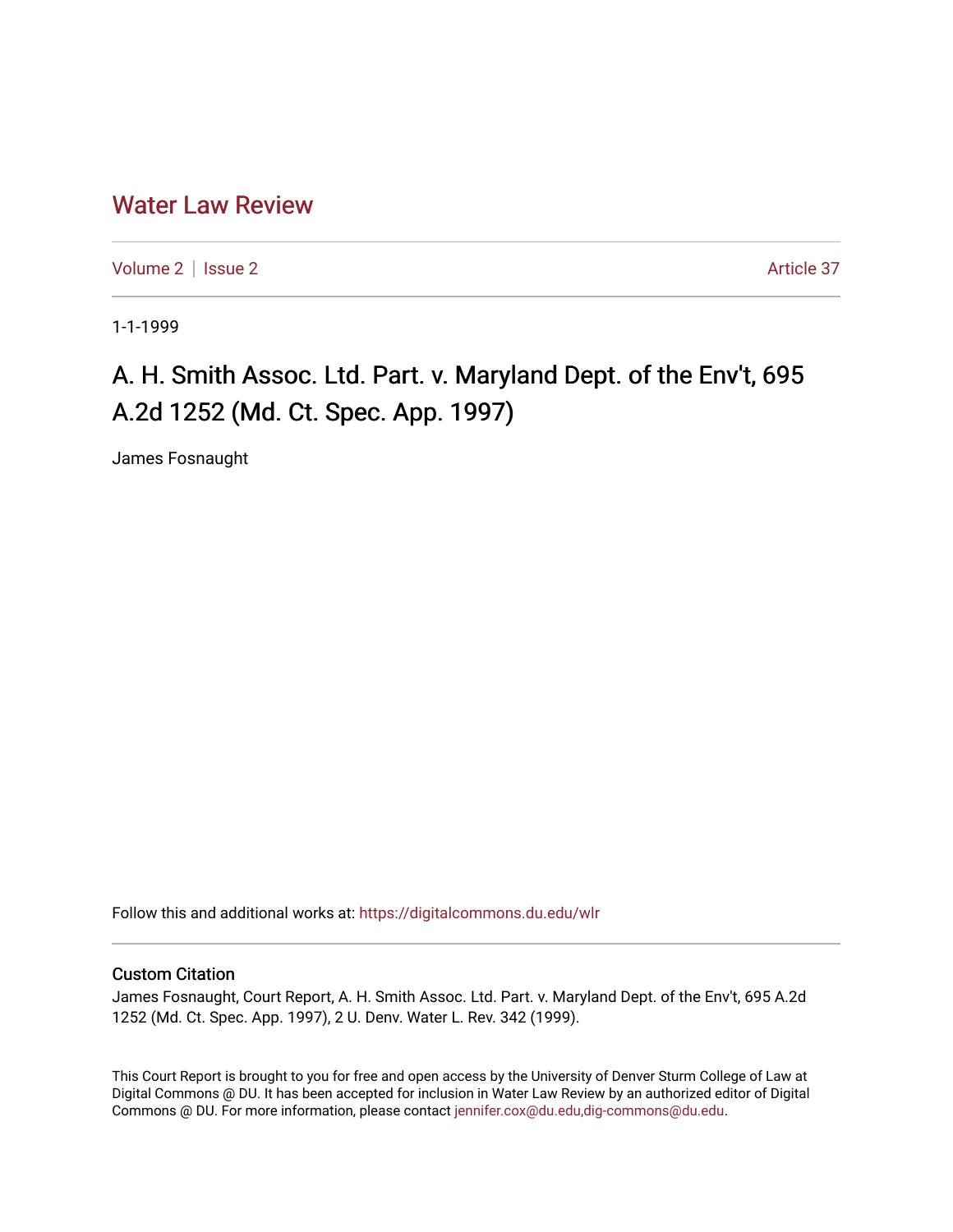the ownership of the gristmill lots. The court reasoned that when the gristmill owner relinquished his one-half interest in the sawmill property back to the original owner, he merged that land under a single owner. Any flowage right to the dam that might have existed with the gristmill property ended with that merger.

*Joseph A. Dawson*

#### MARYLAND

**A.** H. Smith Assoc. **Ltd. Part. v. Maryland Dept. of the Env't, 695 A.2d 1252 (Md.** Ct. Spec. **App. 1997)** (affirming the imposition of civil fines for violation of consent order and wastewater discharge).

**A.H.** Smith Associates Limited Partnership ("Smith"), owned and operated a sand and gravel processing facility. The facility operated **by** Smith required a National Pollutant Discharge Elimination System **("NPDES")** permit for discharges of wastewater. The Maryland Department of the Environment ("MDE") administered the **NPDES** for the state of Maryland as authorized **by** the Environmental Protection Agency. In March **1991,** prior to the issuance of a permit, MDE and Smith entered into a consent order allowing for the discharge of wastewater. Both the consent order and **NPDES** permit authorized the discharge of wastewater, consisting of sand and gravel, wash water, and stormwater runoff. This discharge was subject to a daily maximum and a monthly average maximum effluent limitation for total suspended solids **("TSS"),** and an effluent limitation on turbidity with a daily maximum and a monthly average limit. MDE monitored these limits once per week utilizing a grab sample. A grab sample consists of a container filled directly from the outflow of the source at a given point in time. During the period of the consent order and later after issuance of the permit, MDE personnel found numerous violations of the daily and monthly effluent limitations for either TSS, turbidity, or both.

MDE filed suit in the circuit court for Prince George's County seeking \$297,000 in civil penalties and an injunction against further violations of the permit. The court imposed \$49,000 in fines against Smith, but refused to issue an injunction. Smith appealed alleging: the trial court abused its discretion in construing the consent order and permit language in favor of MDE, thereby improperly imposing liability; the trial court erred in concluding that the Appellant violated both the consent order and the permit; and the trial court abused its discretion in awarding \$1,000 per violation despite clear and uncontroverted mitigating factors in favor of MDE. Finding no error on the part of the trial court, the appellate court affirmed.

Smith's appeal contended the state's sampling methods did not